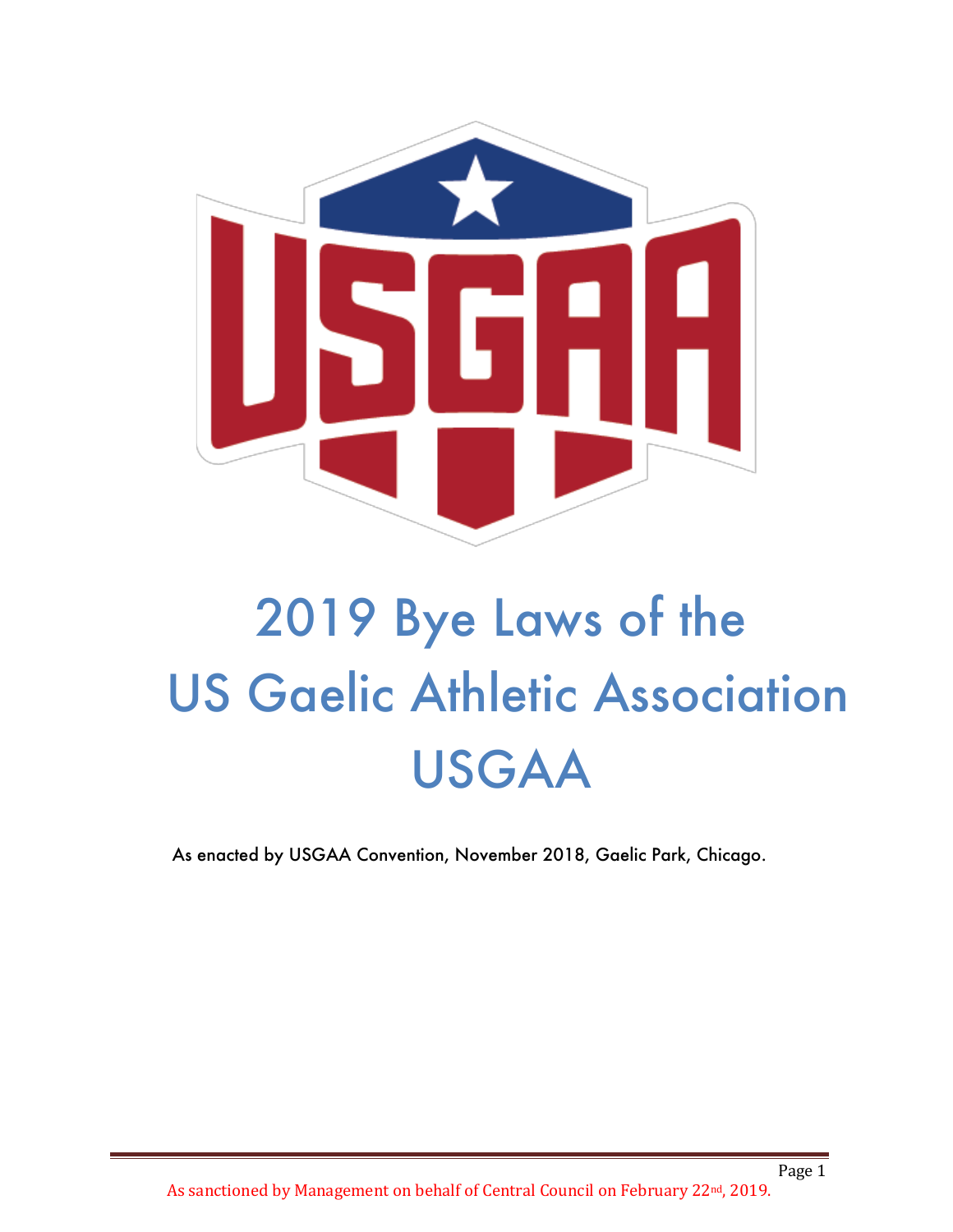

| 2019 BYE-LAWS                                     | 3                |
|---------------------------------------------------|------------------|
| <b>JURISDICTION</b>                               | 3                |
| <b>BOARD ELECTIONS</b>                            | 3                |
| <b>CONVENTION</b>                                 | $\boldsymbol{4}$ |
| <b>COMMITTEES</b>                                 | 5                |
| <b>DIVISIONS</b>                                  | 6                |
| <b>REGISTRATION</b>                               | 10               |
| TRANSFERS, PLAYER & TEAM GRADING                  | 12               |
| <b>USGAA SANCTIONED GAME BYELAWS</b>              | 14               |
| <b>DISCIPLINARY PROCEDURES</b>                    | 15               |
| <b>CLUB GAMES, TOURNAMENTS &amp; JURISDICTION</b> | 18               |
| <b>AFFILIATIONS &amp; VOTING RIGHTS</b>           | 19               |
| <b>ALL-IRELAND TICKETS</b>                        | 22               |
| <b>NCGAA</b>                                      | 22               |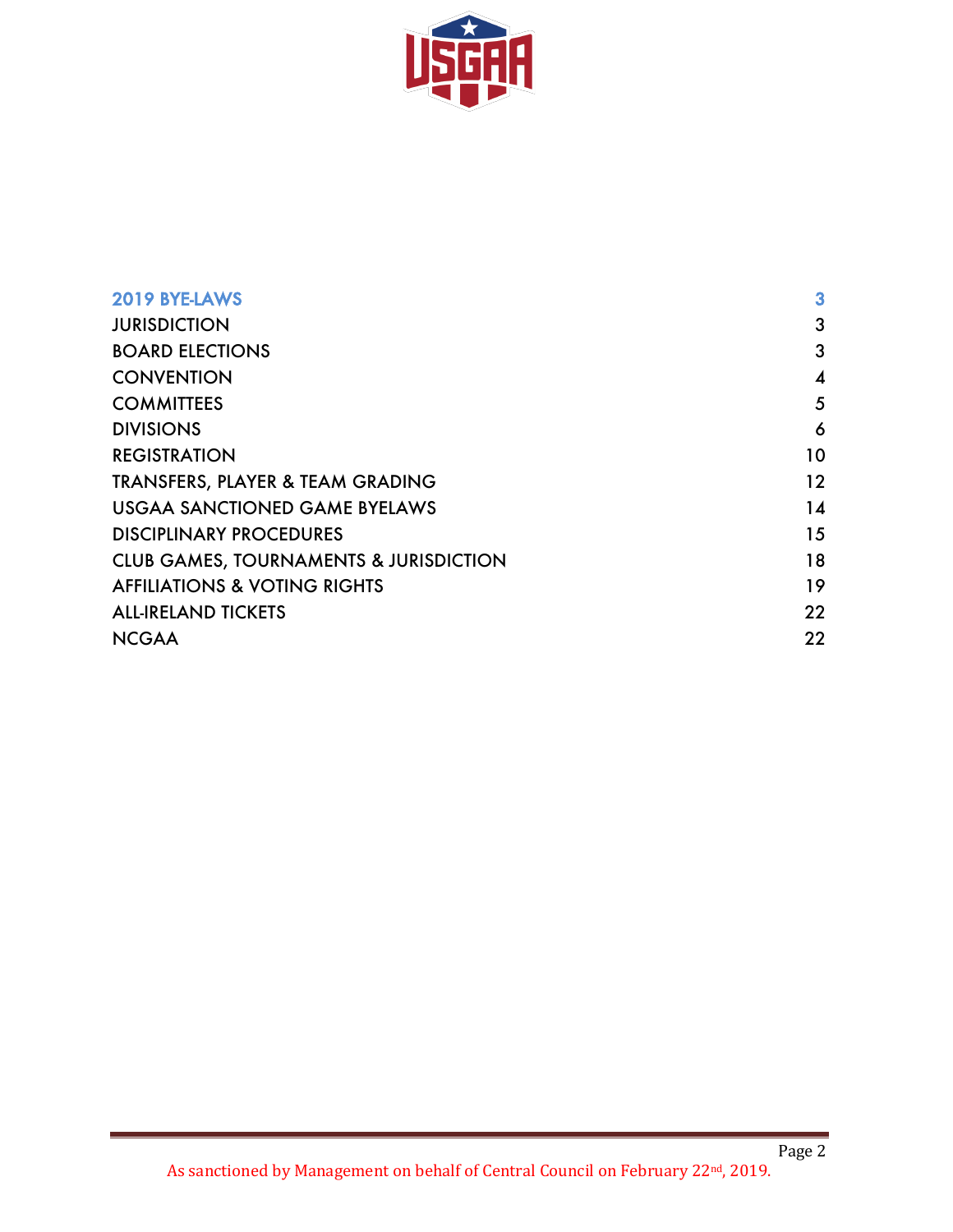

## **2019 BYE-LAWS**

## **JURISDICTION**

**1.** The USGAA *(US Gaelic Athletic Association)* shall be the Governing Body of the Gaelic Athletic Association in North America excluding the areas under the jurisdiction of Canada Co. Committee and the New York Metropolitan area, New Jersey and Stamford CT that are under the jurisdiction of the New York Board. 

It shall be the governing body for Ladies Gaelic Football and Camogie, as well as Gaelic Football and Hurling.

## **BOARD ELECTIONS**

**2.** The **USGAA** County Committee shall be elected at a Convention to be held in a city with an affiliated G.A.A. Club on the 2nd weekend of November.

Those entitled to attend are the outgoing Committee, two delegates from each mens football and hurling club, two delegates from each ladies football club, two delegates from each Camogie club, two delegates from each division where there is a recognized Youth Program, and the Chairperson, with a vote, of each Divisional Board.

Only clubs that have competed in the current years Junior or higher level Competitions at divisional level are entitled to have delegates present.

In accordance with Rule 3.12 OG 2018 the USGAA County Committee is authorized by Co Convention to select the USGAA delegates to attend Congress. 

Note: The Youth delegation from each Division shall consist of (a) the Divisional Youth Officer and (b) another person involved in the Divisional Youth Program*.*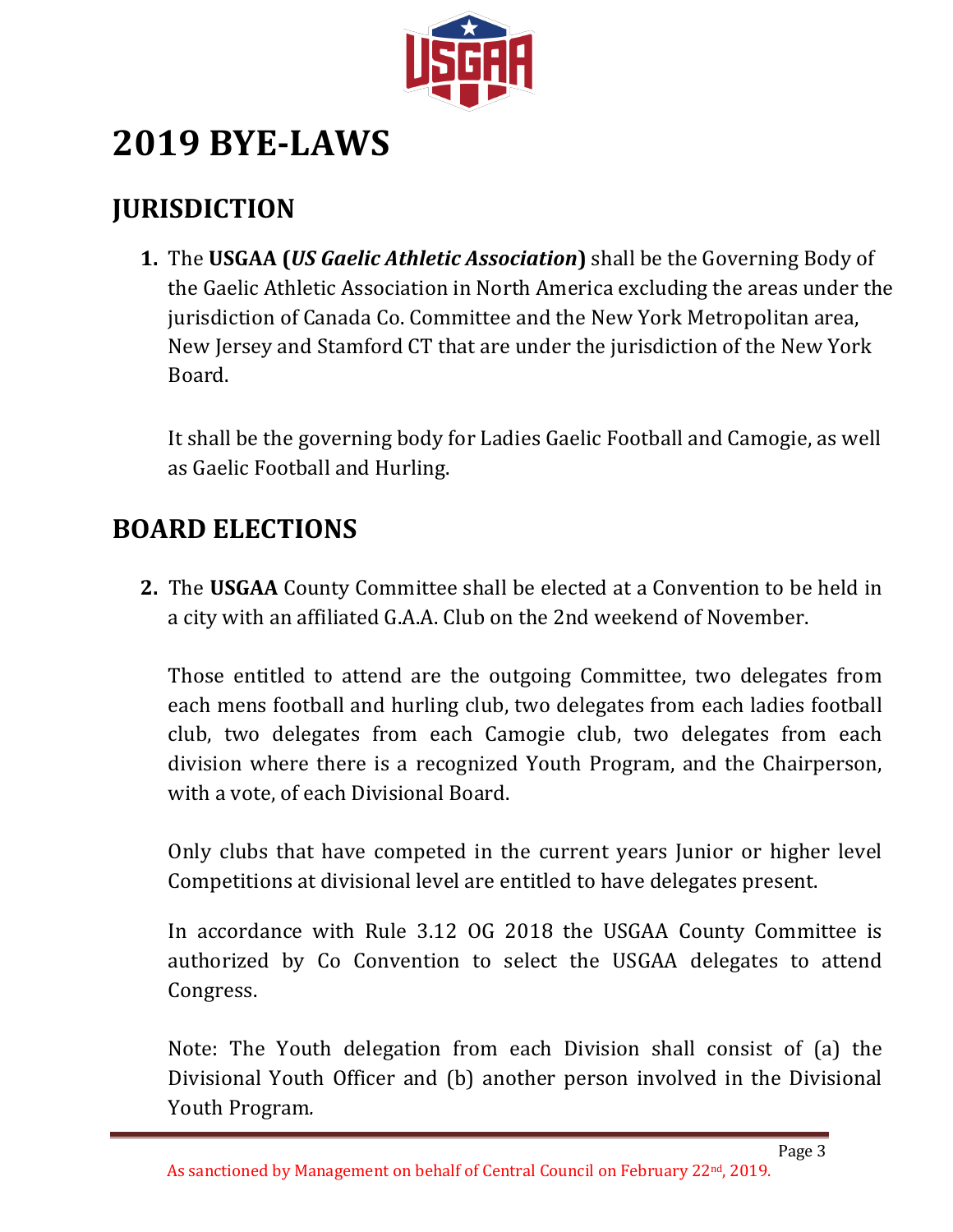

## **CONVENTION**

#### **3. COUNTY CONVENTION**

**(a)** In accordance with R. 3.11 T.O. 2018 the Co. Convention shall elect the following officers whose term of office will last until the conclusion of the following years Co. Convention:

> Chairperson, Vice Chairperson, Secretary, Treasurer, Registrar, P.R.O., and Youth Officer.

It shall also elect a Central Council Representative.

All shall be entitled to vote.

Convention may also choose to select an Honorary President, if an appropriate candidate is proposed. The position, a non-Officer position, without voting rights, is in recognition of service to the USGAA, and as an honorary position may only be held for a single one-year term.

- **(b)** The Youth Officer must be involved in the Youth program in his/her divisional area.
- **(c)** A delegate to the USGAA Annual Convention must be from the same Division and duly authorized, in advance and in writing, to represent that club at Convention.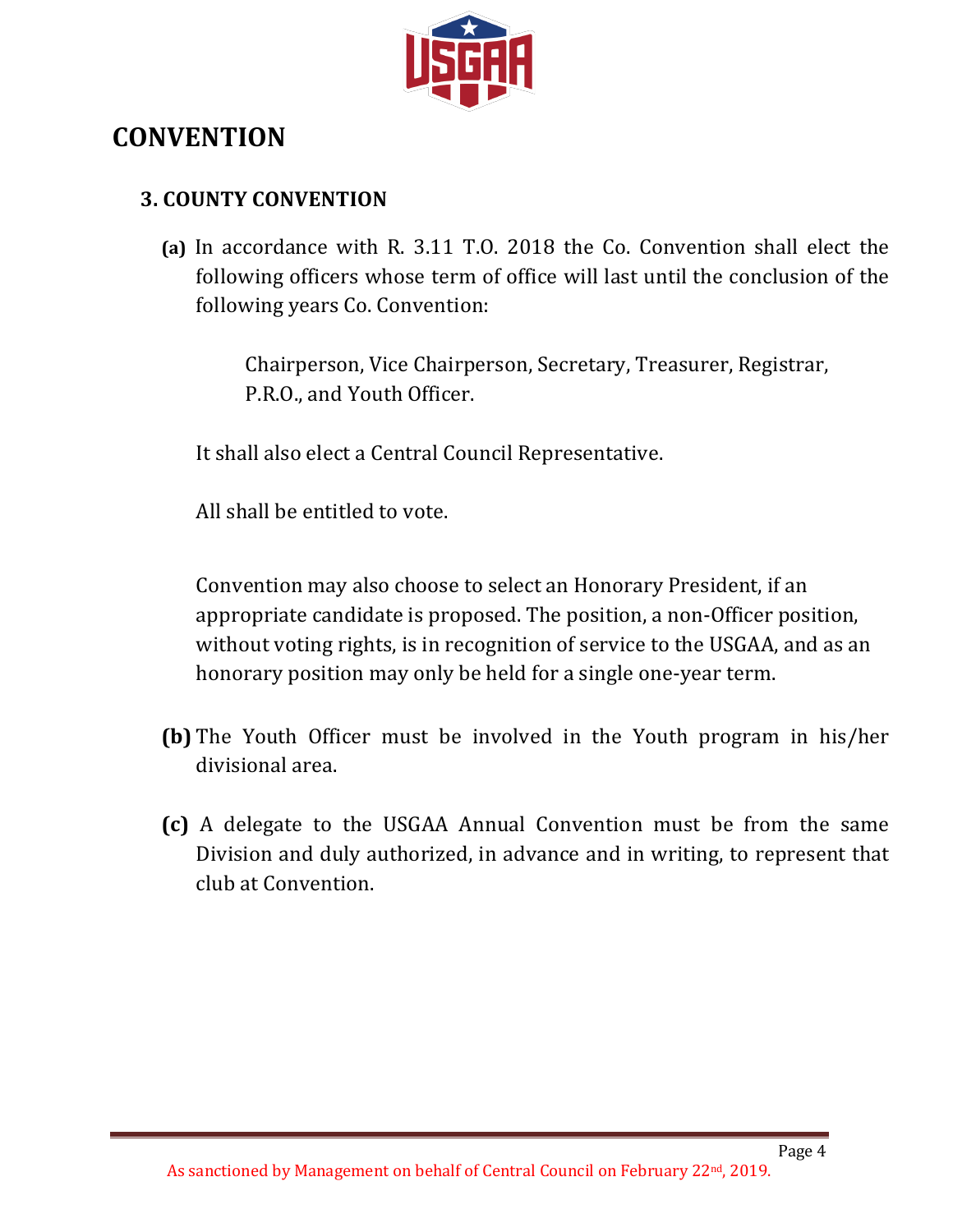

## **COMMITTEES**

- **4.** The Co. Committee shall consist of the Officers and the Central Council Representative.
- **5.** In accordance with Rule 3.20 and subject to Rule 3.21 T.O. 2018 the Co. Committee shall **appoint** the following additional subcommittees whose membership shall be as set out in Bye-Laws:
	- **(a) Management Committee:** It shall consist of the Chairperson, Vice Chairperson and Secretary of the USGAA.
	- **(b) Competitions Control Committee (CCC):** It shall consist of 5 members namely the Chairperson, Vice-Chairperson, Secretary, Registrar and PRO of the USGAA.
	- **(c) Finance Committee**: It shall consist of the USGAA Treasurer, Vice Chairperson, Registrar, PRO & Youth Officer.
	- **(d) Hearings Committee:** It shall consist of at least 5 named members, none of whom are members of C.C.C or Management Committee.

It shall adjudicate on all Disciplinary matters where a Hearing is prescribed and requested, relating to the Enforcement of Rules arising from matters under the jurisdiction of the USGAA.

- **(e) Appeals Committee:** It shall consist of the Central Council Delegate, 5 other named persons together with the 10 Divisional Chairpersons. No one who has sat on a case at an earlier hearing may sit on a further hearing/appeal.
- **(f) Motions, Regulations and Bye Laws Review Committee:** It shall consist of an appointed USGAA officer and all Divisional Chairpersons.

It shall review the current Bye-Laws/Regulations and make any necessary recommendations to the Co. Convention. The clubs, under Rule 3.14 OG 2018, may also submit motions to enact, amend or delete Bye Laws.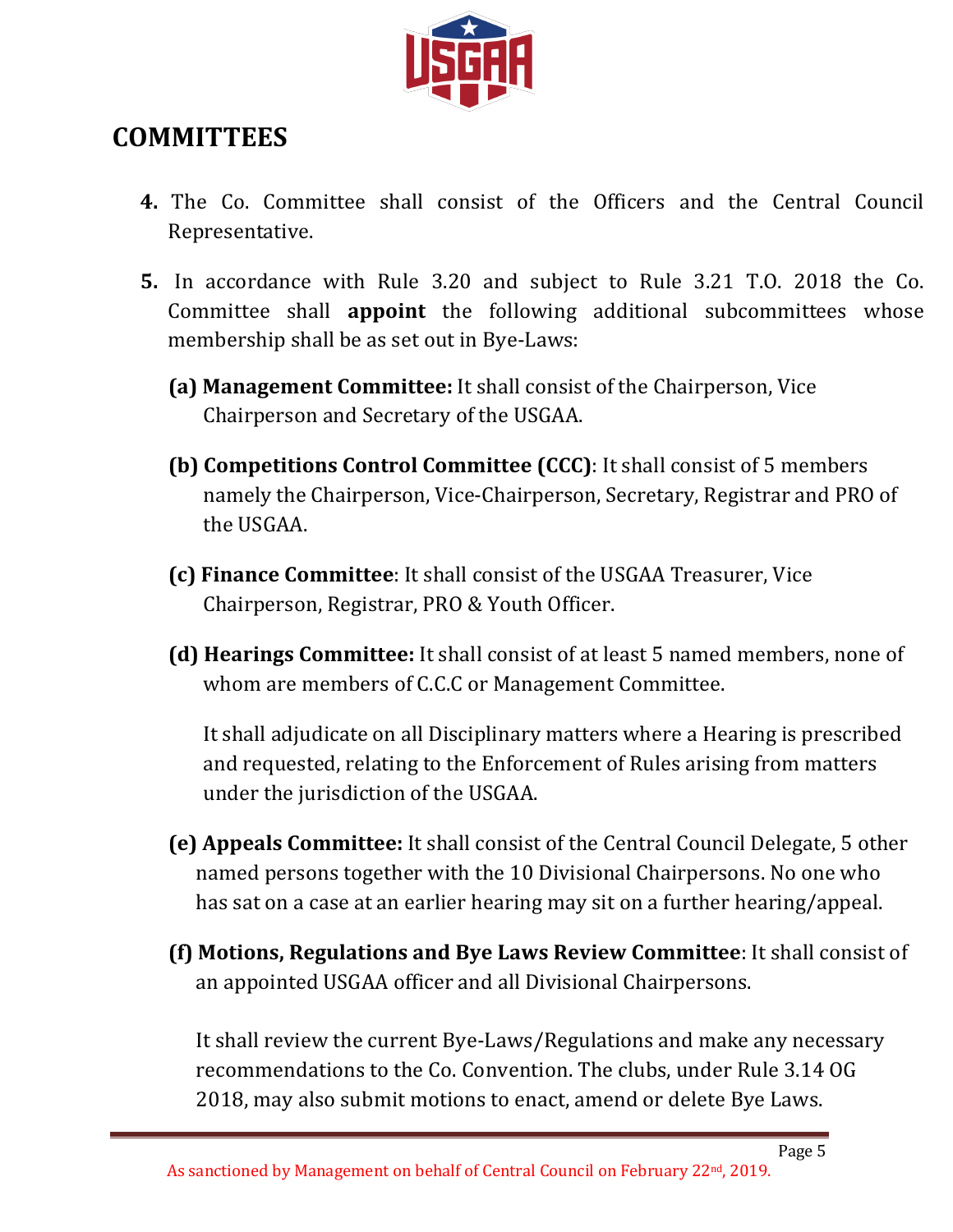

- **(g) Playoff Committee**: It shall consist of all USGAA officers and their function shall be to monitor and oversee all arrangements for the playoff weekend and afterwards to evaluate and report on all aspects of the playoffs.
- **(h) Youth Committee:** It shall consist of the Youth Officer (*as its Chair*) and **8** other members elected by Youth Clubs at the Annual Youth meeting, from candidates nominated by the various Youth Committees throughout the USGAA. Subject to the overall authority of the USGAA this committee shall initiate and coordinate all youth activities within the USGAA area.

## **DIVISIONS**

**6.** Under the control of the USGAA, there shall be the following **Divisional Boards:-**

**NORTHEAST:** Boston and suburbs, All New England States including Connecticut with the exception of Stamford CT.

**CHICAGO**: Chicago and suburbs (with the exclusion of Naperville), Northern Illinois, Northwest Indiana suburbs of Chicago.

**HEARTLAND:** Indiana (with the exclusion of Northwest Indiana suburbs of Chicago), Iowa, Kentucky, Minnesota, Missouri, Naperville, Wisconsin, and Southern Illinois.

**WESTERN:** San Francisco suburbs, Burlingame, Oakland, San Jose.

**PHILADELPHIA:** Philadelphia and suburbs, Allentown PA.

**MIDWEST:** Albany, Akron, Buffalo, Cleveland, Detroit, Pittsburgh, Syracuse, Rochester.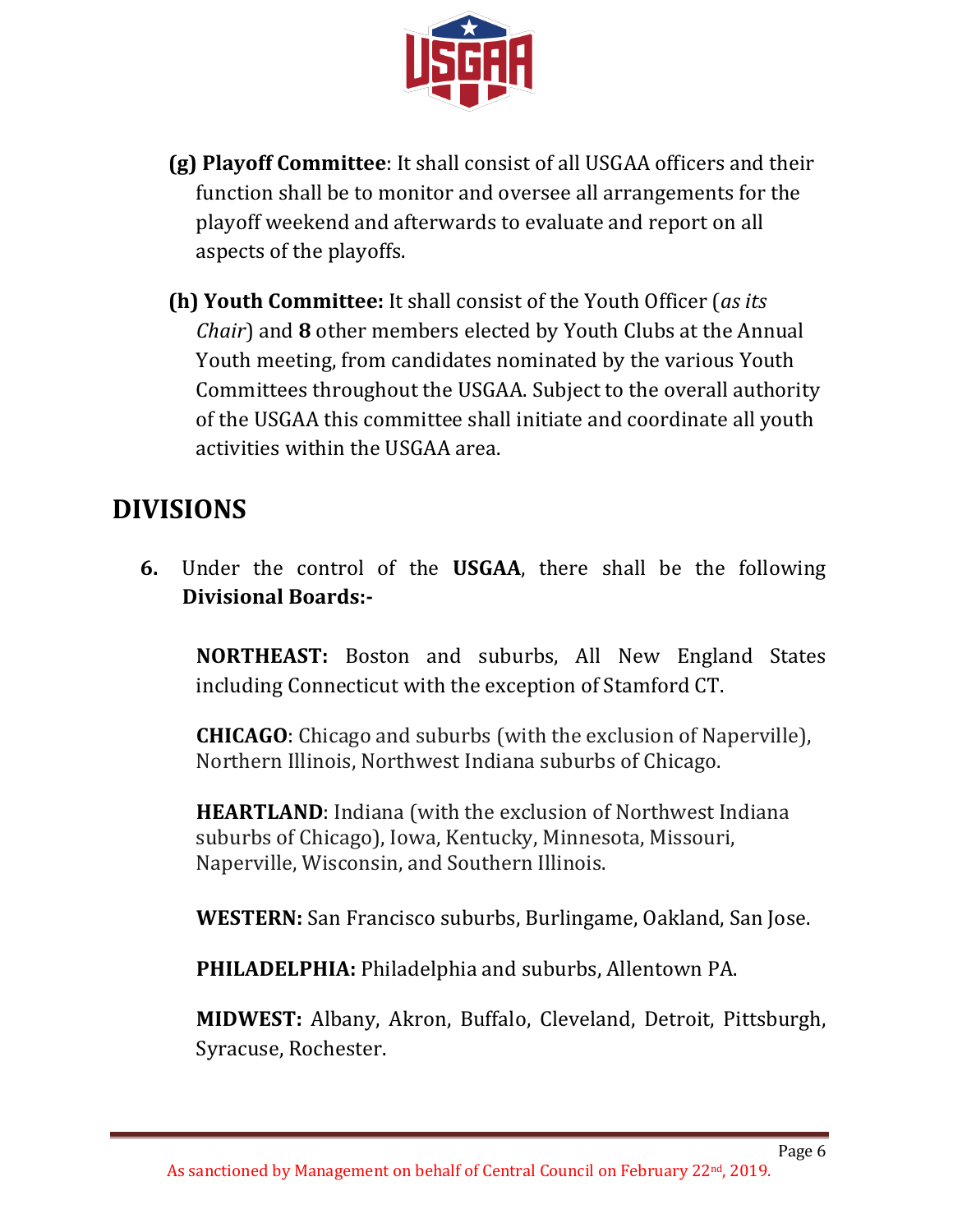

**SOUTHEAST:** Georgia-Atlanta, North Carolina – Charlotte, South Carolina, Florida – Fort Lauderdale,

**SOUTHWEST:** New Mexico -Albuquerque, Texas-Austin, Colorado-Denver, Arizona – Phoenix, California South -Los Angeles, Orange County, San Diego, San Luis Obispo.

**NORTHWEST:** Oregon – Corvallis, Portland; Washington – Seattle, Spokane, Tacoma; Utah; Montana – Missoula;

**MIDATLANTIC:** Maryland, Virginia, West Virginia, Washington DC.

#### **7. DIVISIONAL BOARDS:**

**(a)** Each Divisional Board shall be administered by a Committee elected at an Annual General Meeting of the outgoing committee, including the Youth Officer, and delegates from Clubs which competed in the most recent Junior or higher grade competitions.

The club Delegates entitled to attend and vote are as follows:

• Two delegates from each Registered Club Unit, subject to they having participated in USGAA sanctioned Competitions in the current year.

A Registered Club Unit is one that has paid Registration Fees in the season leading up to Convention. "Dual Clubs" that have paid one Registration fee may be considered as one Registered Club Unit.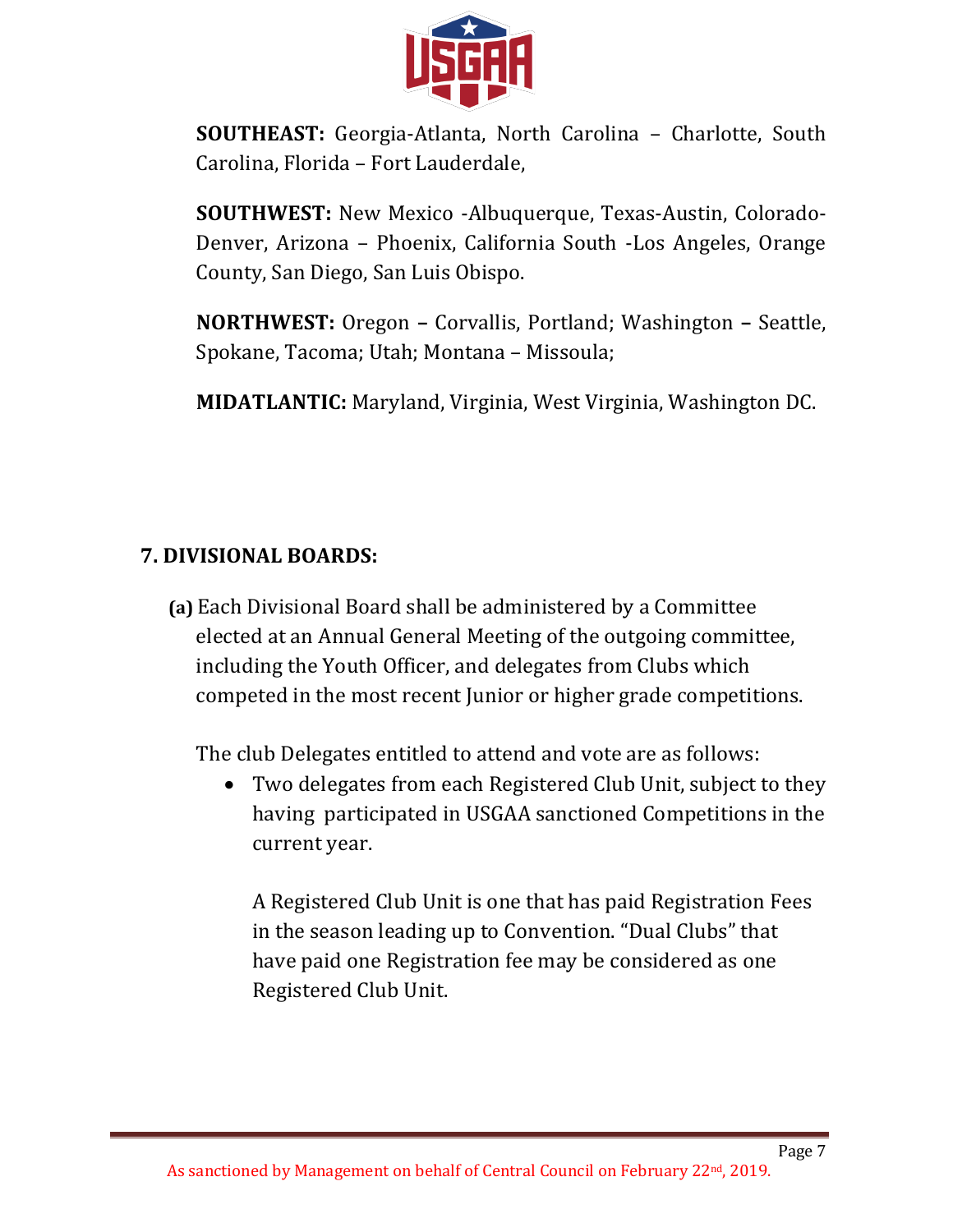

**(b)** The AGM shall elect the following officers who shall hold office until the end of the next AGM:

Chairperson, Vice-chairperson, Secretary, Assistant secretary (if needed), Treasurer, Assistant Treasurer (if needed), PRO, Registrar, and Youth officer.

The Youth Officer must be involved in the Youth program in his/her divisional area.

- **(c)** Each Divisional Board shall consist of (i) the Officers, and (ii) two delegates from each affiliated adult club.
- **(d)** Each **Divisional Board** shall be responsible for the organization, control, discipline and management of Hurling, Football, Ladies' Football and Camogie within its Division.

It shall conduct its business in accordance with the Current Official Guide, the Official Guides of Ladies Gaelic Football Association and Camogie Association, the USGAA Bye Laws and Regulations, and any other Regulations drawn up by the Divisional Board and approved annually by the USGAA.

No Regulation shall be contrary to any Rule in the Official Guide other than where a deviation has been granted to the USGAA by Central Council. 

**8.** Each Divisional Board *shall* appoint a Competitions Control **Committee** consisting of at least 5 named members, who are associated with different registered adult clubs within their division, who shall be responsible for the organization of all games under the jurisdiction of their Divisional Board and dealing with all matters arising from such games other than those functions reserved to the Divisional Hearings Committee.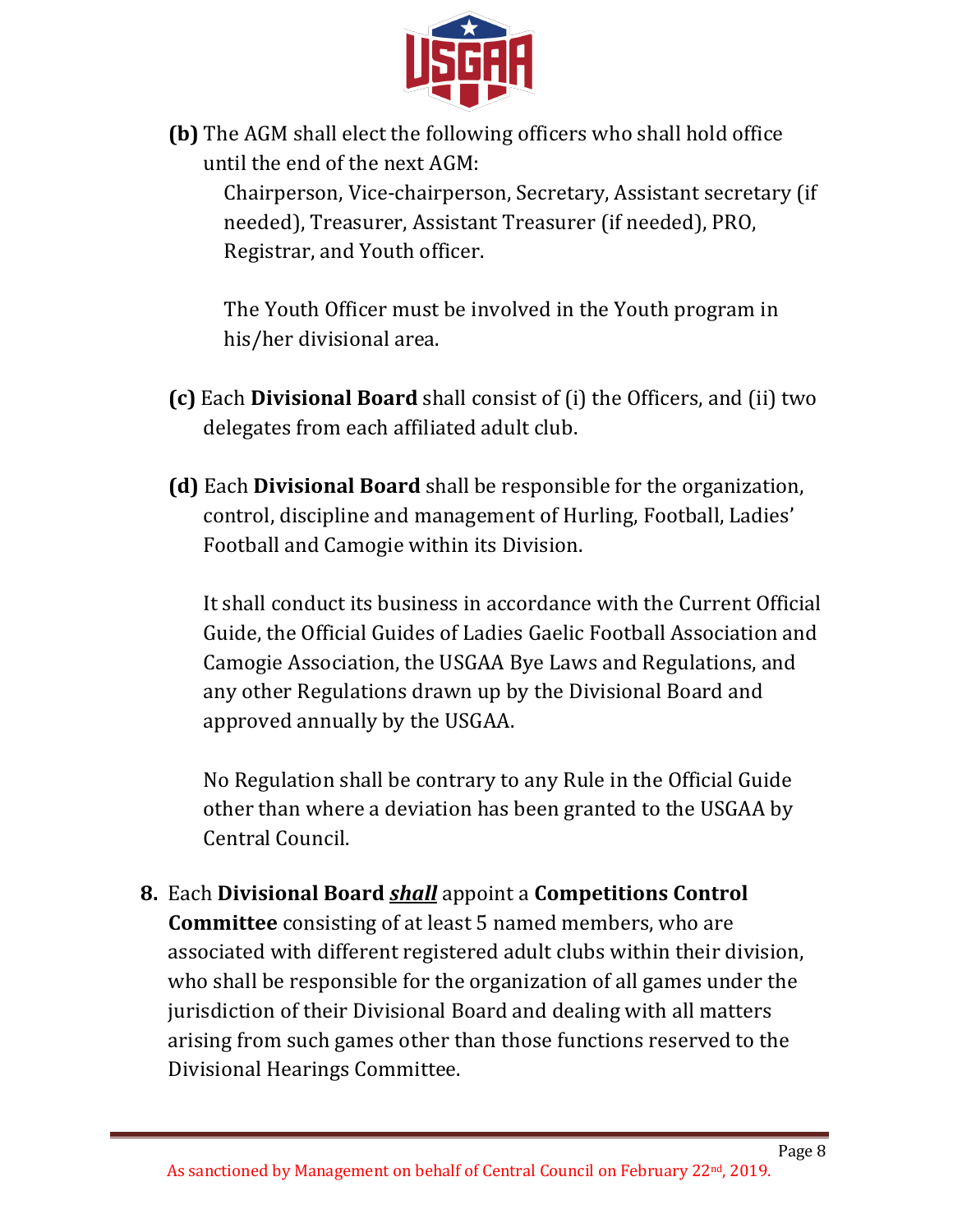

It shall investigate and process matters relating to the Enforcement of Rules including hearing Objections and Counter-Objections. The names of the members of the Divisional CCC shall be submitted annually to the USGAA for approval.

**9.** Each Divisional Board *may* appoint a Hearings Committee which will consist of at least 5 members, none of whom may be members of the Divisional Competitions Control Committee or Management Committee. Its members shall be drawn from different clubs within the Division.

It shall adjudicate on all disciplinary matters where a hearing is prescribed and requested relating to the enforcement of rules arising from matters under the jurisdiction of the Divisional board.

The powers of the Hearings Committee shall be plenary and appeals against their decisions shall be to the USGAA Appeals Committee.

If a Divisional Hearings Committee is not appointed, Hearings shall be dealt with by the County Hearings Committee

**10.** Each Divisional Board *may* appoint a Management Committee which will consist of at least 5 named members, none of whom may be members of the Divisional Competitions Control Committee or Hearings Committee. Its members shall be drawn from different clubs within the division.

It shall adjudicate on all disciplinary matters relating to the enforcement or rules arising from matters under the jurisdiction of the Divisional Board not relating to games.

The powers of the Management Committee shall be plenary and appeals against their decisions shall be to the USGAA Appeals Committee.

**11.** If any **Divisional Committee** fails to function the **USGAA** shall assume full control of that Division.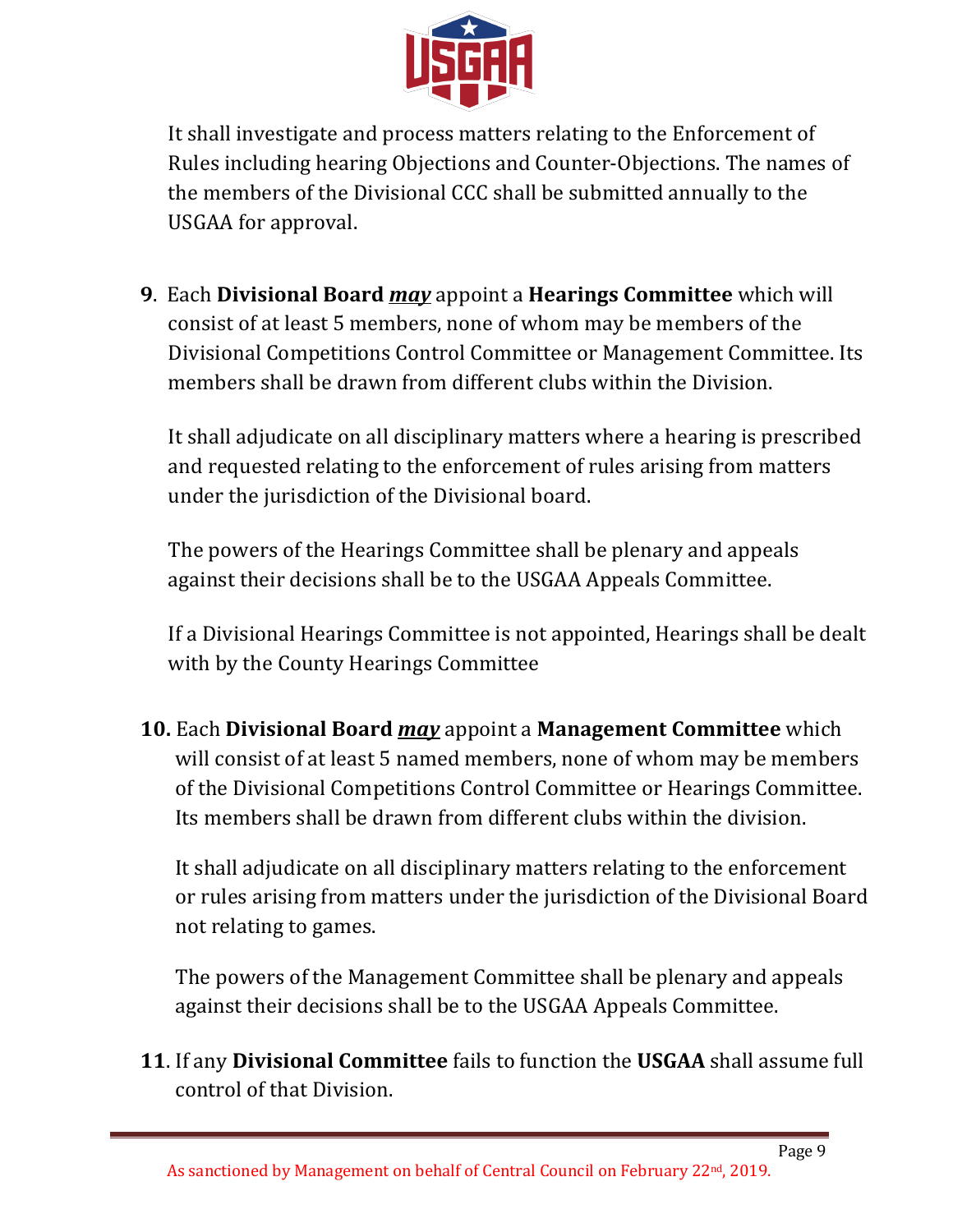

## **REGISTRATION**

### **12**. **REGISTRATION:**

All Registration packets shall include a glossary of definitions of all player levels stated in By-laws, i.e. Senior, Junior A–D, Resident/Non-Resident, Sanctioned, or Inter-County transferred.

**(a)** Each club shall register with the USGAA Registrar through its Divisional Registrar according to the USGAA requirements set out in USGAA Regulations.

The USGAA fee for registration for all clubs shall be \$100.00.

Each Resident member shall register individually using the USGAA Registration System, with a fee of \$60-per-Male Playing Member and \$40-per-Female Playing Member, and \$10-perindividual for Social members.

A Social Member can switch to a Playing Member at any point up to July 1st, once they have paid the respective differential.

Non-Resident members will pay an Insurance Fee, at a cost to be determined by USGAA CCC.

**(b)** A Membership Fee of \$3 per member shall be included in each registration and this shall be forwarded to Central Council by USGAA to complete the registration and affiliation process.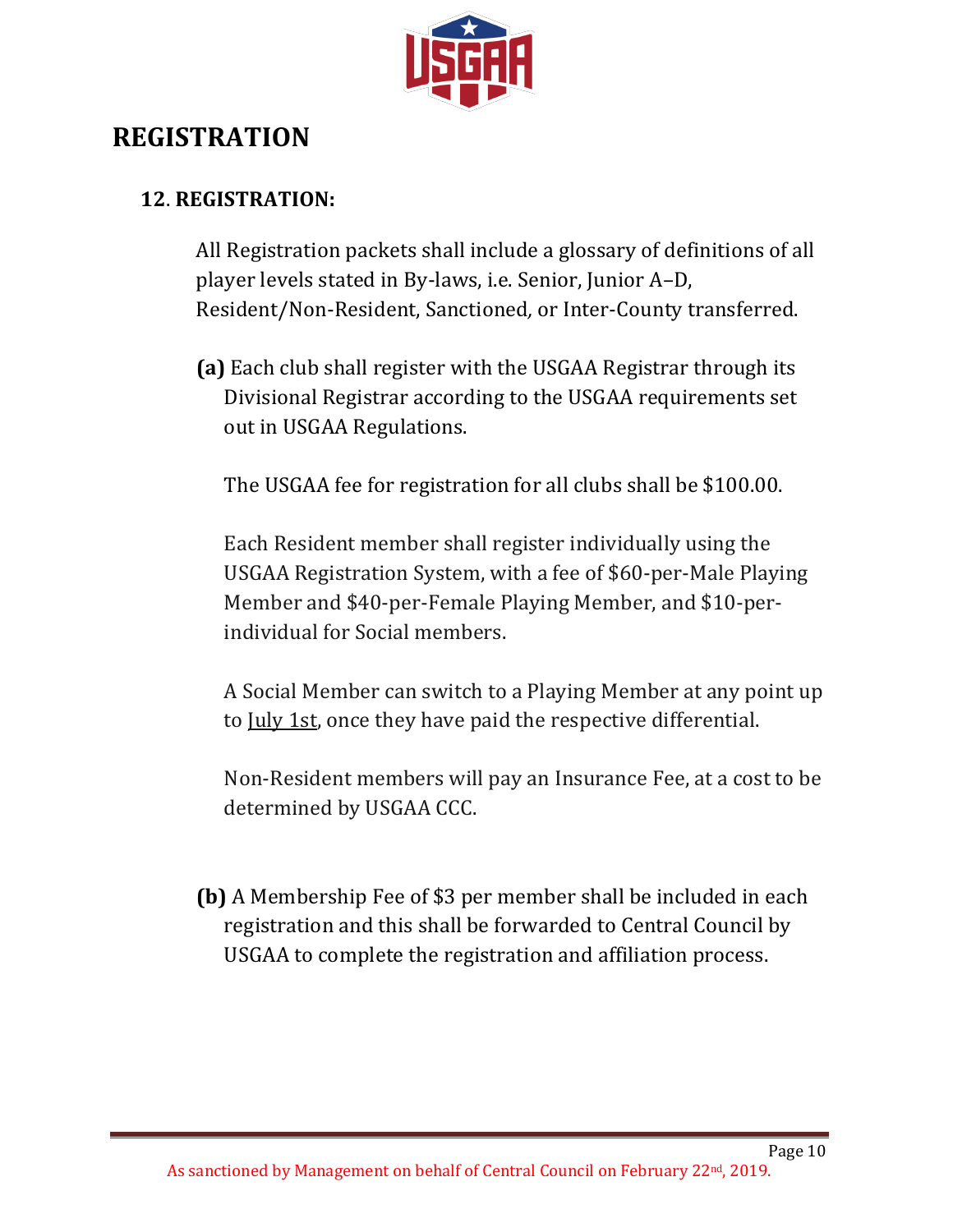

**(c)** A member must be a permanent resident in the **Divisional** area in which he/she is registering. USGAA reserves the right to request proof of residency prior to Registration.

A player registered with a club in the previous year may elect to remain with that club when relocating outside of the club's division.

If at any time a member chooses to transfer, subject to Registration Deadlines outlined in relevant Byelaws and Regulations, he/she must register with the appropriate team in his/her Divisional area and lose the right to play with their former team.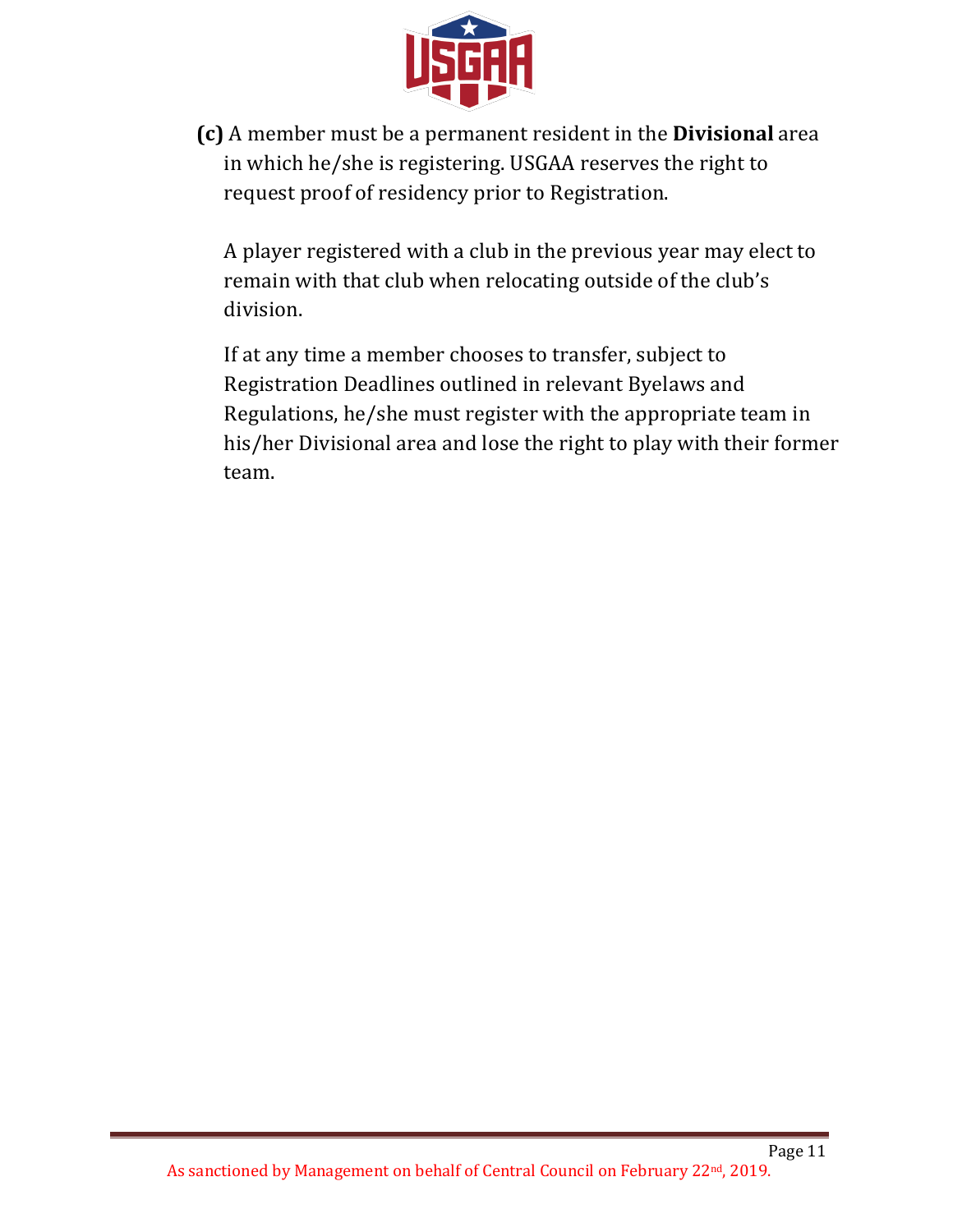

## **TRANSFERS, PLAYER & TEAM GRADING**

#### **13. TRANSFERS:**

## **Mens Clubs Only (Ladies Football- Bye-law 24, Camogie – Bye-law 25)**

- (a) As outlined in 2018 OG  $6.12(d)(i)$ , the deadline submitting an Inter-County Transfers application into USGAA area is March 31st.
- **(b)** Any player that has not registered with a GAA club in the previous 24 months, can register with a USGAA club up to July 1st by submitting a Non-Club Player Form.

The player can only register for one year under this status, and must get an appropriate transfer in the subsequent year.

- **(c)** An application for transfer between clubs under the jurisdiction of the same Divisional Board must be lodged with the Divisional Board Secretary on or before 30th April in any year.
- **(d)** An application for transfer between clubs in different Divisions must be lodged with the Secretary of the USGAA on or before April 30th in any year.

Recommendations of the relevant Divisional Committee with regard to Transfers must be sent to the USGAA for final decision.

**(e)** Inter-County Transfers from clubs outside the USGAA area may only be granted by Competitions Control Committee of the GAA on an Inter-County Transfer Form.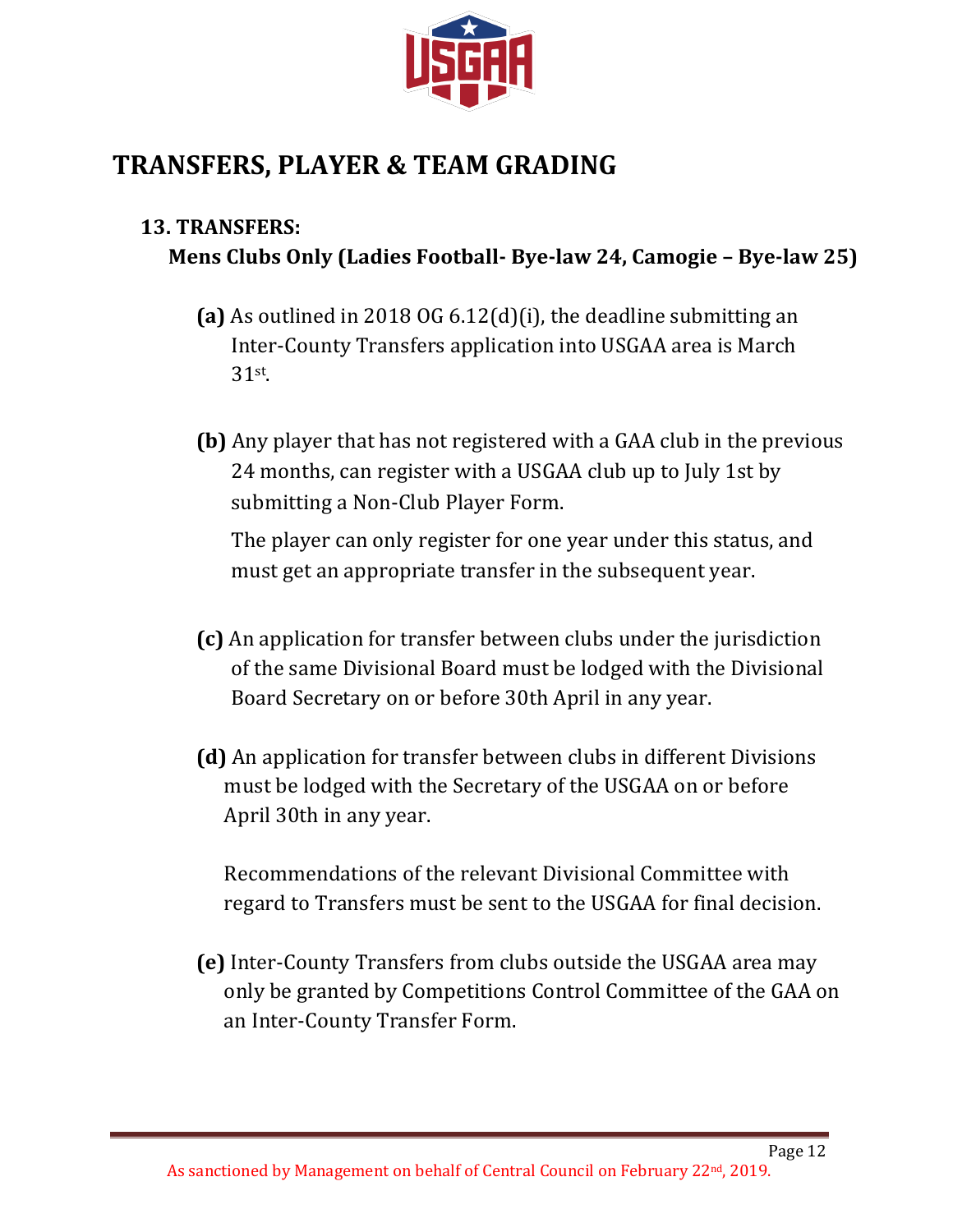

**(f)** Application for all transfers between clubs under the jurisdiction of the USGAA must be made on an Official Transfer Form which has been prepared by USGAA and can be obtained from the Co. Secretary or Divisional Secretary.

#### 14. REGRADING:

#### **Players:**

- **(a) Junior**: Subject to Rule 6.20 T.O. 2018 all Resident Senior and Intermediate players intending to play with a Junior Club shall regrade not later than April 30<sup>th</sup>.
- **(b) Intermediate:** A Resident Senior player, intending to play with an Intermediate Club, shall regrade not later than July 1st
- **(c)** Notice shall be sent to all clubs listing all players who regrade from senior or intermediate grade and this notice shall be received by all clubs no later than July 31st of the year in which regrading will be effective.

#### **Teams:**

**(d)** Subject to Rule 6.20 T.O. 2018 any club that wishes to regrade a team (or teams) to a lower grade, must request written approval of the USGAA prior to March 31st.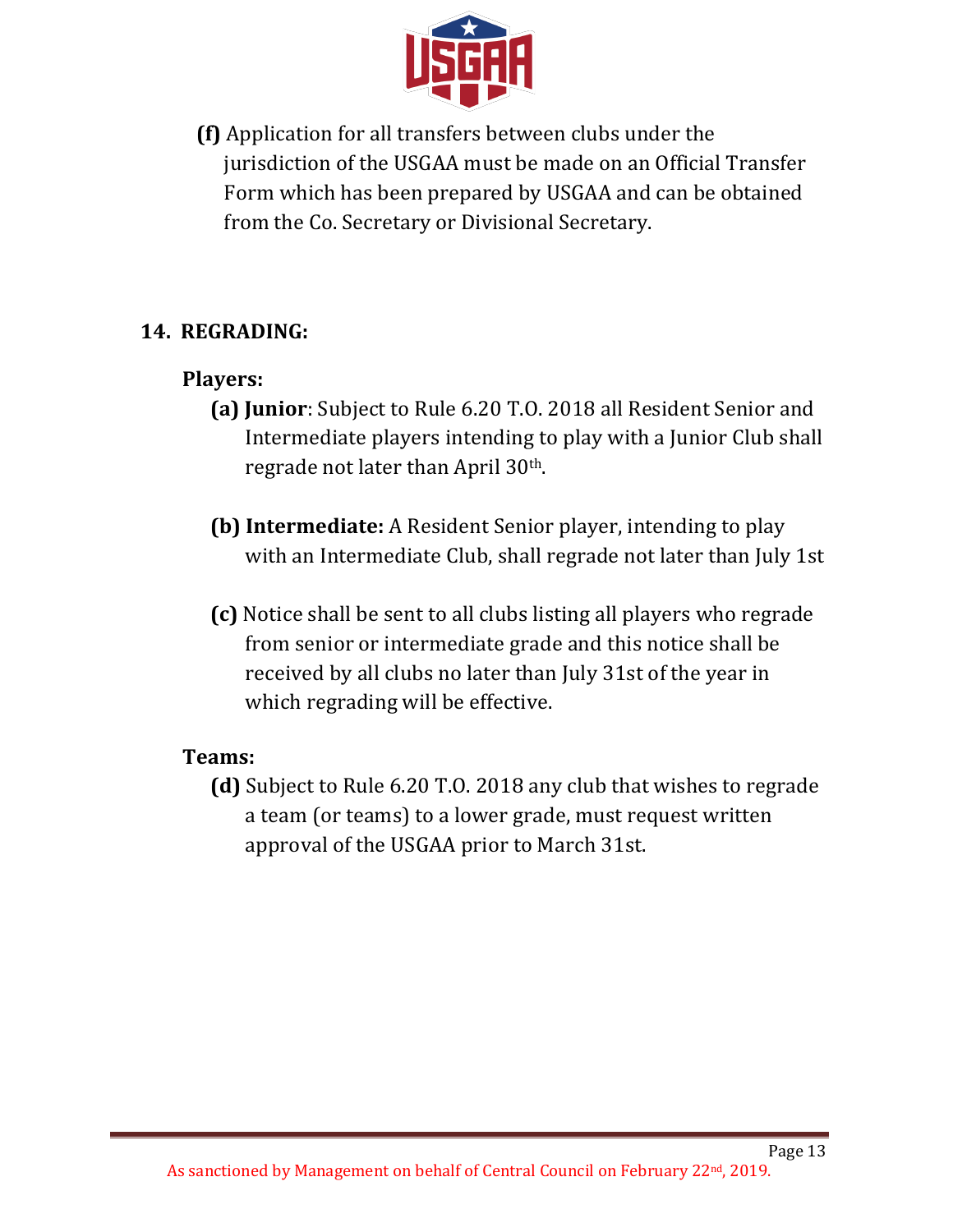

## **USGAA SANCTIONED GAME BYELAWS**

#### **15. EXTRA TIME**:

In the event of a tie or a draw in USGAA playoff games the teams involved shall play an initial two periods of ten minutes per period, followed by such periods of five minutes per period as are necessary until a decision is reached.

#### **16. SUBSTITUTES**:

In USGAA games, 5 substitutes shall be allowed in Hurling and 6 Substitutes in Football (as per 2018 OG 2.4(i)), with the exception of Ladies Intermediate and Junior  $(A & B)$  Football, where unlimited substitutions are allowed at the USGAA Finals.

The number of substitutes allowed in Minor (*Youth*) Games will be determined by the relevant Youth Board.

In Divisional games substitutions may be in accordance with Divisional Committee Regulations.

#### **17. NUMBERS ON TEAMS:**

All Mens teams, regardless of code or grade, shall consist of 13 players.

#### **18. STATUS – USGAA Finals:**

A team that wins Junior 'A', Junior 'B', Junior 'C', or Junior 'D" competition at the USGAA Finals is required to compete at a higher grade the following year, subject to ratification by the USGAA Board.

#### **19. STATUS – Divisional Competition:**

A team that wins the Junior 'A' Divisional Championship may play in the Junior 'A' Divisional Championship in the following year. A team winning this Championship for two consecutive years must move to the next higher grade in that Division the following year.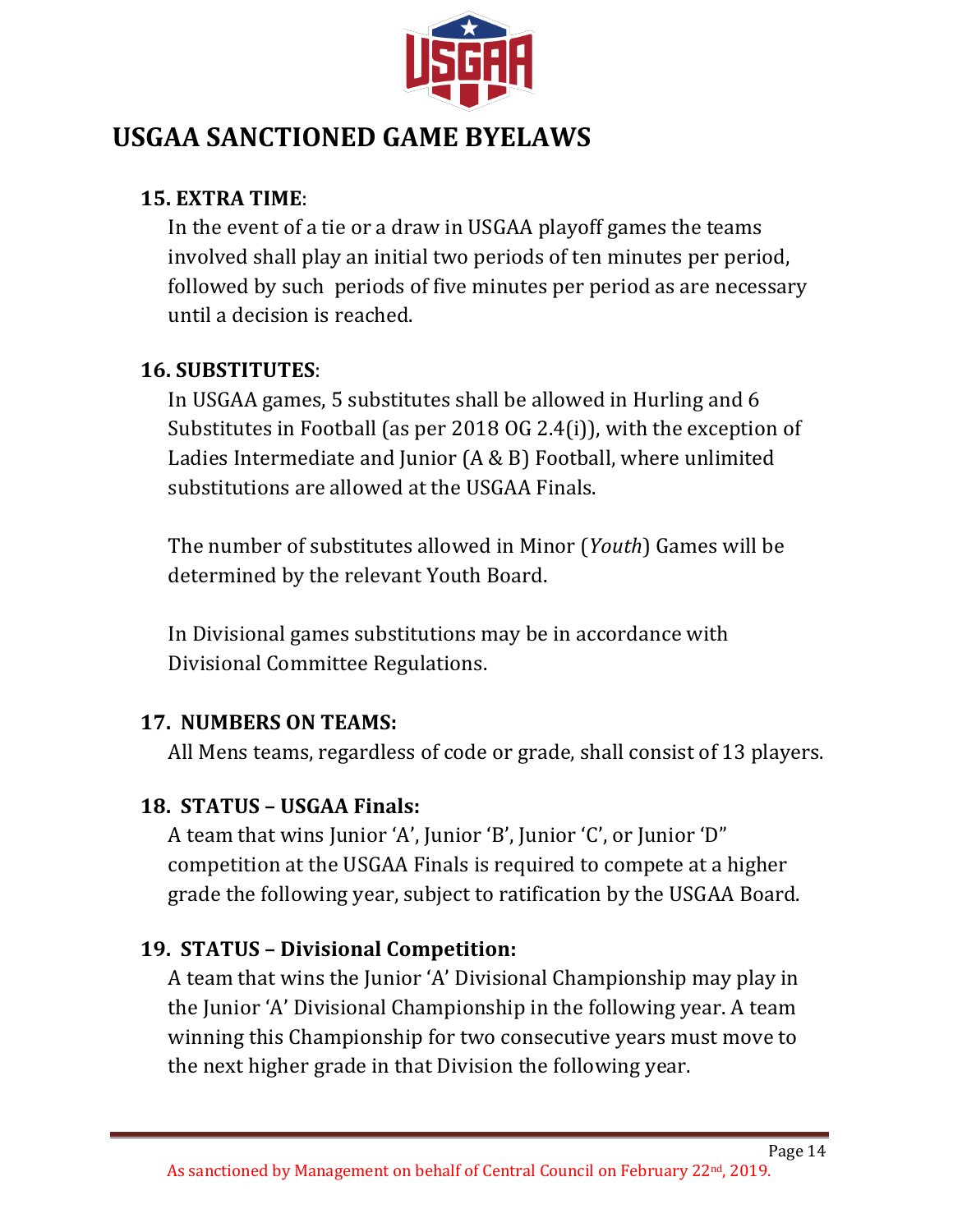

## **DISCIPLINARY PROCEDURES**

#### **20. DISCIPLINE:**

The following Disciplinary procedures will operate during the USGAA Finals weekend and at Divisional Playoffs, if necessary:

- **(a)** Notice of intent to lodge an objection must be given to the USGAA Competitions Control Committee Secretary or Chairperson not later than 15 minutes after the finish of the game in question.
- **(b)** Such objection shall be lodged in accordance with the USGAA Regulations (Time and Fee) and otherwise in accordance with the Official Guide – Rule 7.10.

An objection must be lodged with the USGAA CCC Secretary or Chair within 60 minutes of the end of the game in question.

Objections arising from Quarter-finals, Semi-finals or a Final must be lodged within 30 minutes of the end of the game in question. 

**(c)** Notice of intent to lodge a counter-objection must be given to the USGAA CCC Secretary or Chair not later than 10 minutes after receipt of objection.

Such counter-objections must be lodged with the USGAA CCC Secretary or Chair not later than 60 minutes after receipt of objection

Any counter-objection arising from a Quarter-final, Semi-final or a Final must be lodged within 30 minutes of receipt of objection. All objections and counter-objections shall be heard by the members of the USGAA Competitions Control Committee.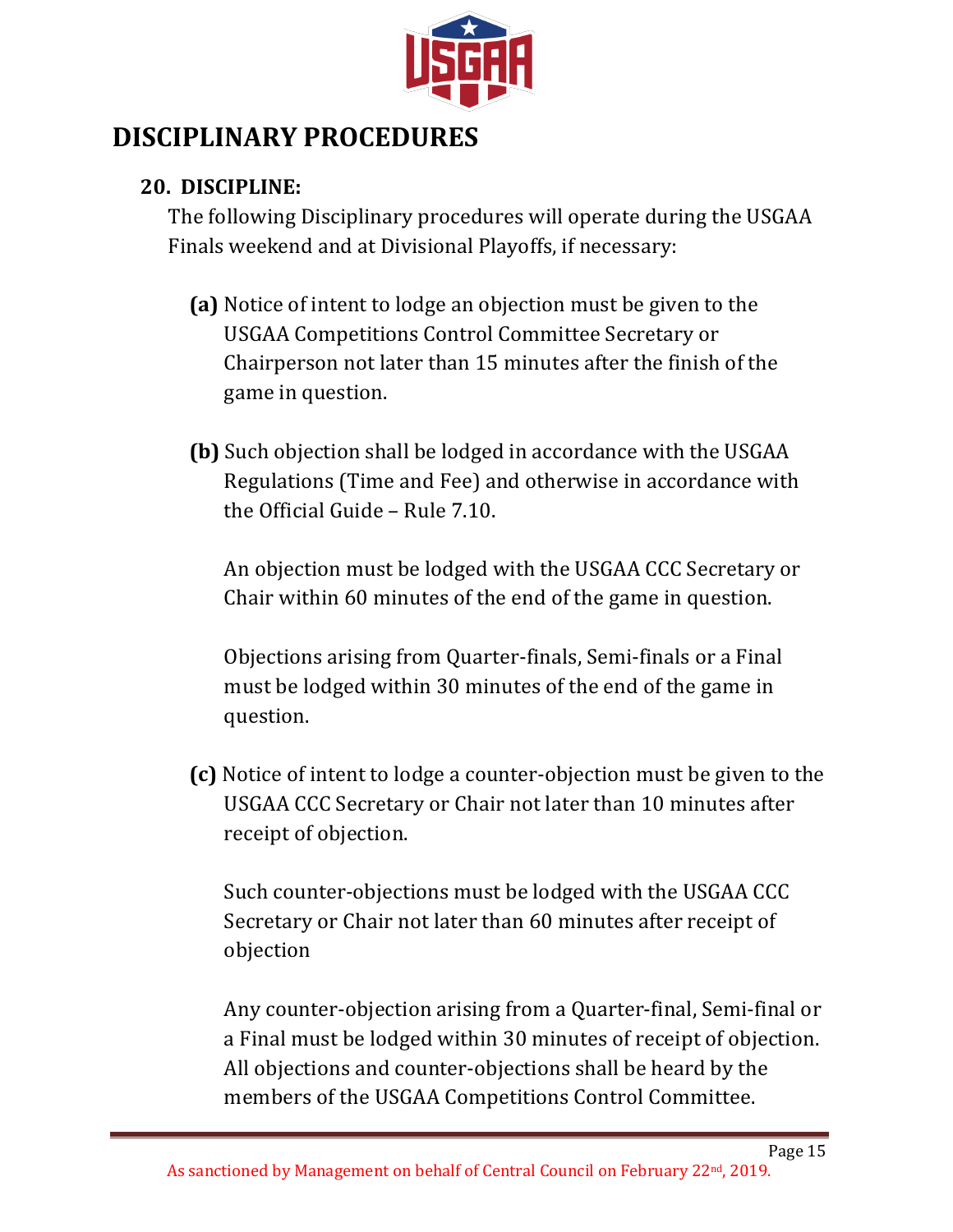

**(d)** All objections and counter-objections shall be submitted on an official Objection Form, to be found in registration packet supplied at the USGAA playoffs, and accompanied by a fee of \$200. 

Should form not be available, objection shall be submitted in writing and include the following information, Objector, Division, Club, game in question, *i.e.* teams, game, date, location, etc. and reason/s for objection, including the rules allegedly breached.

**(e)** Appeals against the decision(s) of the USGAA Competitions Control Committee and/or the USGAA Hearings Committee shall be heard by the USGAA Appeals Committee.

Such appeals shall be lodged with the Appeals Committee Secretary within 30 minutes of receipt, in writing, of the CCC's or the Hearing Committee's decision and accompanied by a fee of \$500 which shall only be returned if the appeal is upheld.

There shall be no appeal against the decision of the Appeals Committee. 

Clubs involved in lodging an objection, counter-objection or appeal may request orally, and receive orally, notice of time and place at which the hearing will take place.

**(f)** The Bye-Laws governing objections, counter-objections, investigations and appeals will apply to any Divisional playoff games within 14 days of the start of the National playoffs.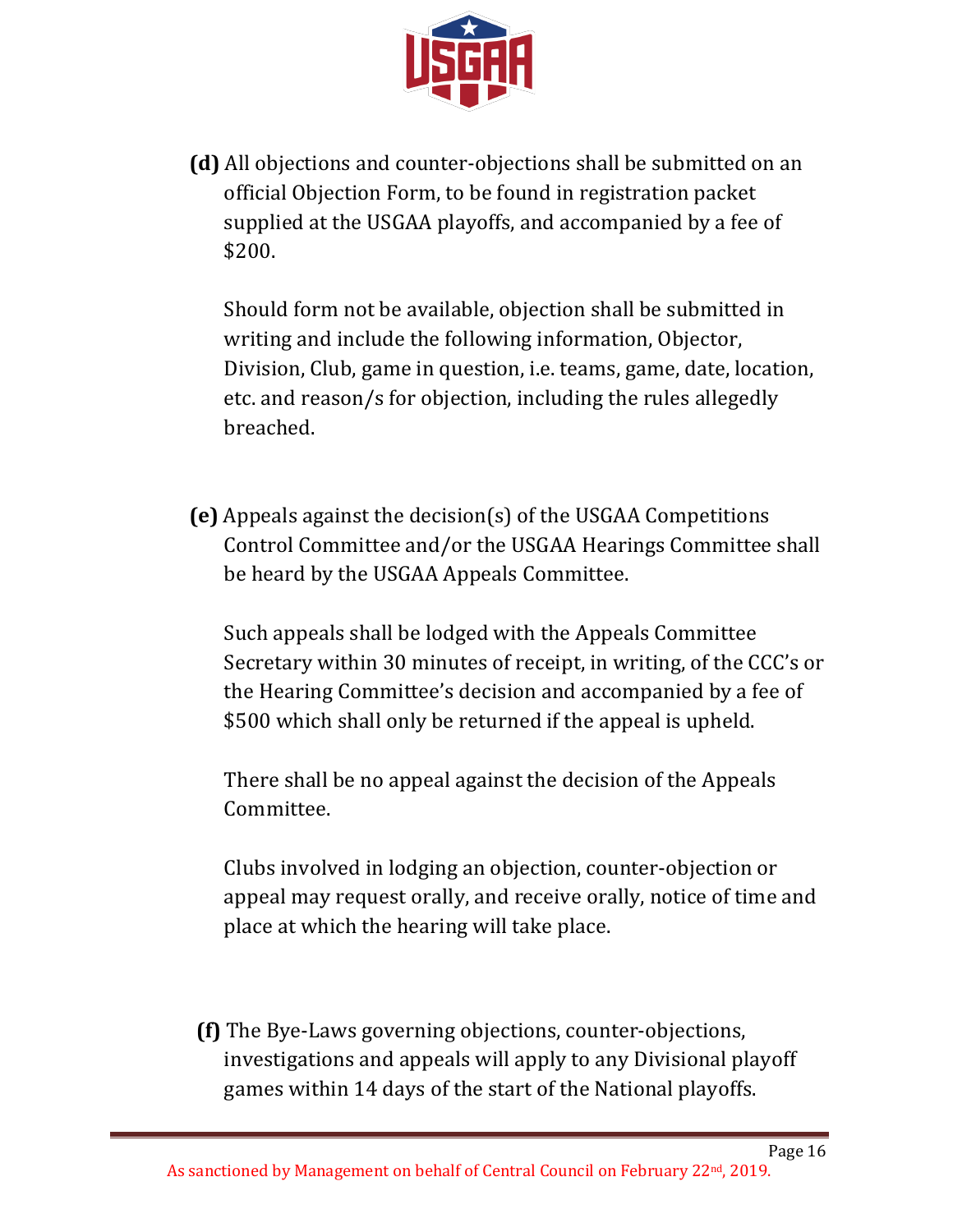

**(f cont)** In these circumstances objections, counter-objections or investigations will be conducted by the Divisional CCC.

Appeals against their decision(s) will be heard by the Hearings Committee of the Divisional Boards or of the USGAA Hearings Committee as applicable.

**(g)** The decision(s) of the USGAA CCC or Hearings Committee in relation to meeting the time-limits set out for objections, counter-objections or hearings is/are final and binding on all units. 

#### **(h) NON-PARTICIPATION PENALTY**:

(i) If a club who has entered the USGAA playoffs and withdraws thirty days or more before the first day of the USGAA playoffs, such club may be fined in an amount to be determined by the Hearings Committee, up to \$1,500.00.

The club shall stand suspended until all fines are paid and other conditions fulfilled.

(ii) If a club who has entered the USGAA playoffs and withdraws less than thirty days before the first day of the USGAA playoffs, such club may be fined in an amount to be determined by the Hearings Committee, up to \$2,500.00.

The club shall stand suspended until all fines are paid and other conditions fulfilled.

(iii) In the event a Hearings Committee imposes a fine upon a club for violation of this Bylaw  $20(k)$ , such fine shall be split evenly between the Host Committee and the club who had been scheduled to play the withdrawn club.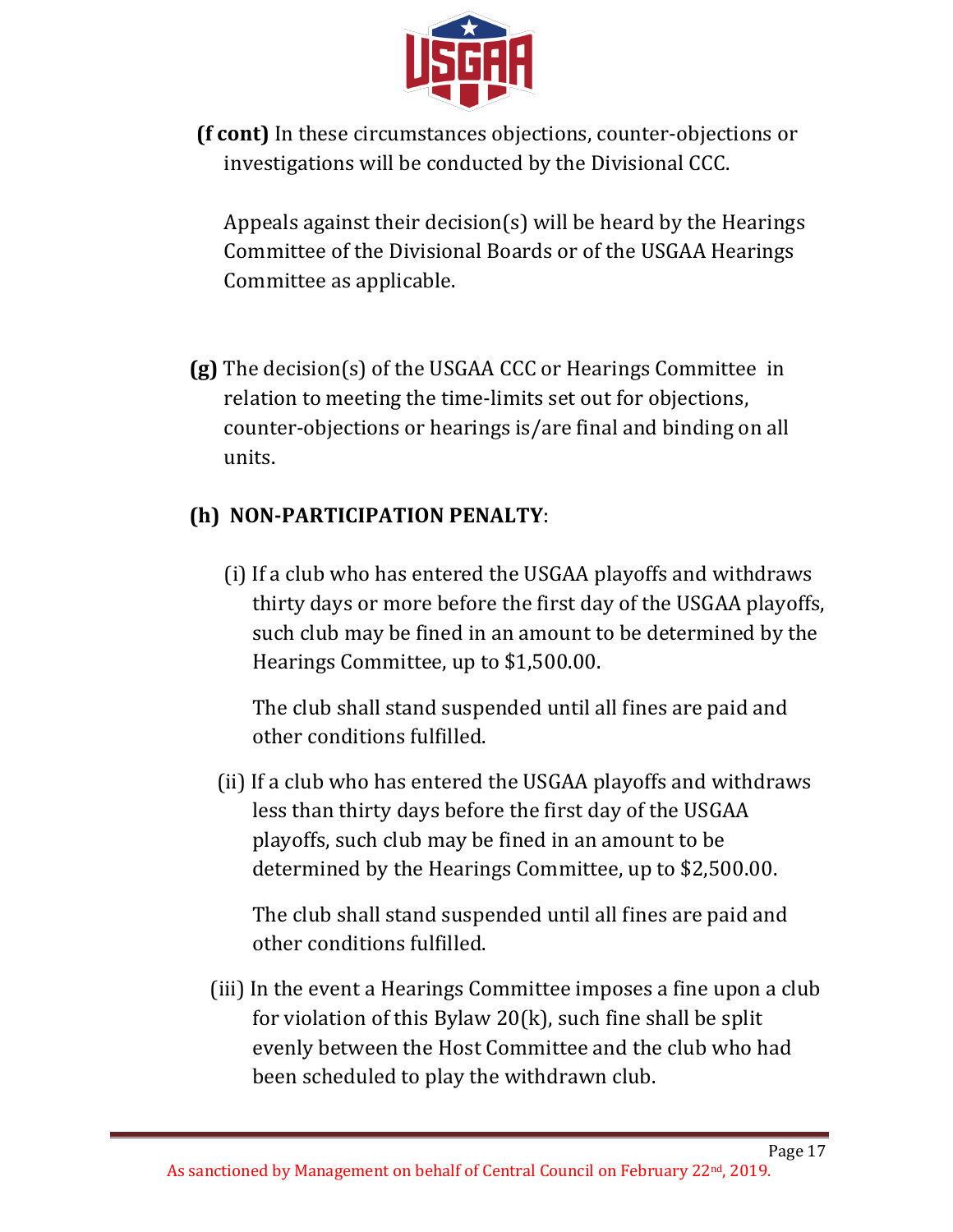

## **CLUB GAMES, TOURNAMENTS & JURISDICTION**

#### **21. GENERAL:**

To participate in a game other than a game scheduled by the Divisional Board or the USGAA, a club must apply in writing and receive permission from the Divisional Board or the USGAA as appropriate.

- **22.** The territorial area of a club shall be up to the halfway point to the next city in which a club/clubs is/are registered.
- **23.** Each Divisional Committee **may** draft regulations to govern its own operations subject to the following conditions:
	- **(a)** All such Regulations are subject to the approval of the USGAA and must be submitted for review by USGAA before Jan  $1<sup>st</sup>$  in the year to which they relate.
	- **(b)** The USGAA shall forward a list of the approved Regulations to Central Council by Feb  $1<sup>st</sup>$  for examination and approval by Management on behalf of Central Council.
	- **(c)** Regulations that have not received the necessary approval, have no standing.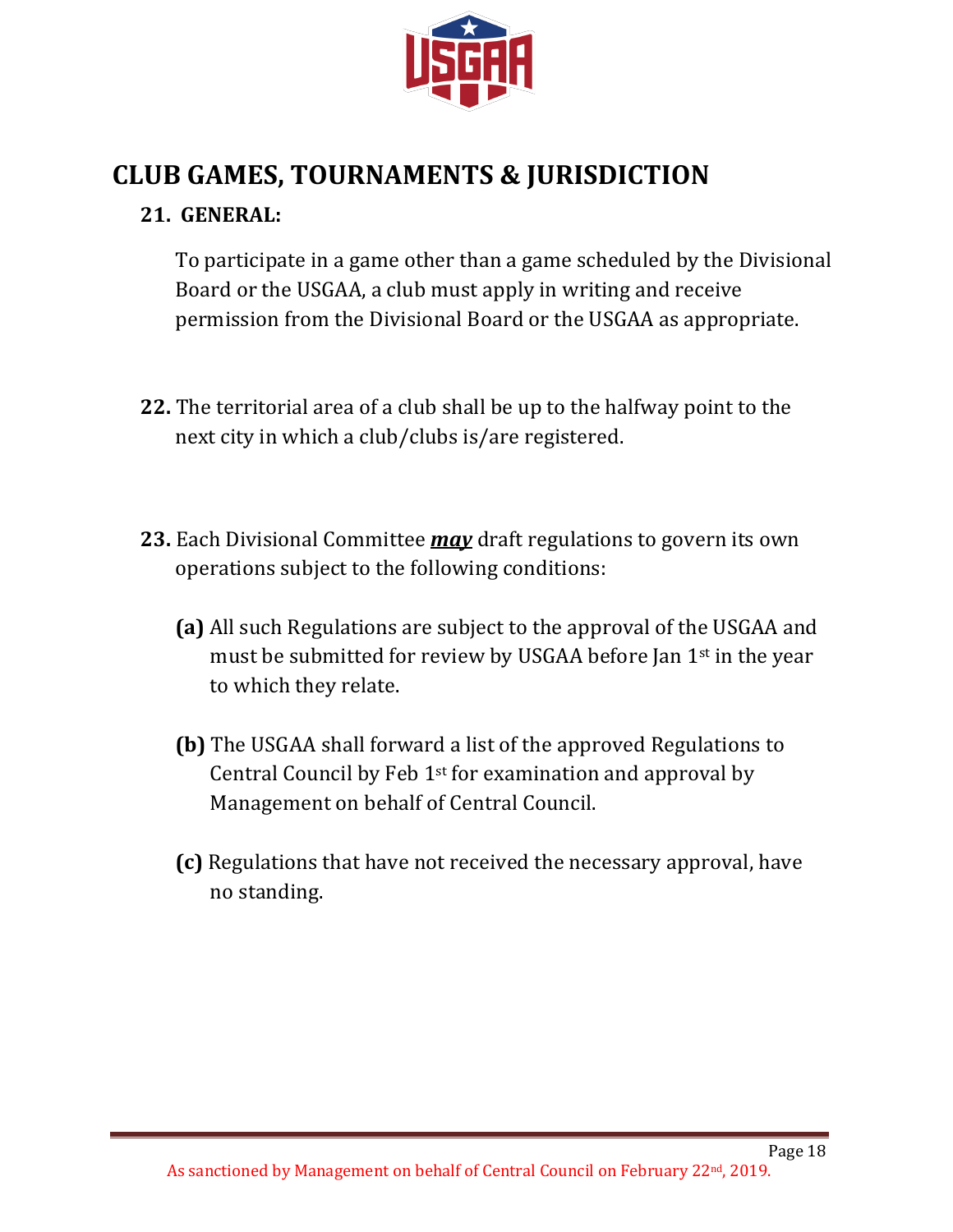

## **AFFILIATIONS & VOTING RIGHTS**

**24.** The USGAA will affiliate annually with **Cumann Peil Gael na mBan** in Ireland and play the Ladies Gaelic Football competitions according to its rules.

Ladies Gaelic Football in North America shall be governed by the current/updated Playing Rules and the Official Guide of the Ladies Gaelic Football Association in Ireland.

This would apply to all fixtures, National, Divisional and Inter Divisional *(The USGAA will apply annually for a deviation to the rules regarding the "Sin Bin" and to reduce the number of players on a pitch to 13 a-side for Intermediate & Junior grades).*

• A player wishing to transfer to a USGAA club, from any jurisdiction outside the USGAA control, must complete the Official Transfer Form of the Ladies Gaelic Football Association and submit this form to LGFA by March  $31<sup>st</sup>$  of the current year.

• An application for transfer between clubs under the jurisdiction of the same Divisional Board must be lodged with the Divisional Board Secretary on or before 30th April in any year.

• An application for transfer between clubs in different USGAA Divisions must be lodged with the Secretary of the USGAA on or before April 30<sup>th</sup> in any year.

Recommendations of the relevant Divisional Committee with regard to Transfers must be sent to the USGAA for final decision.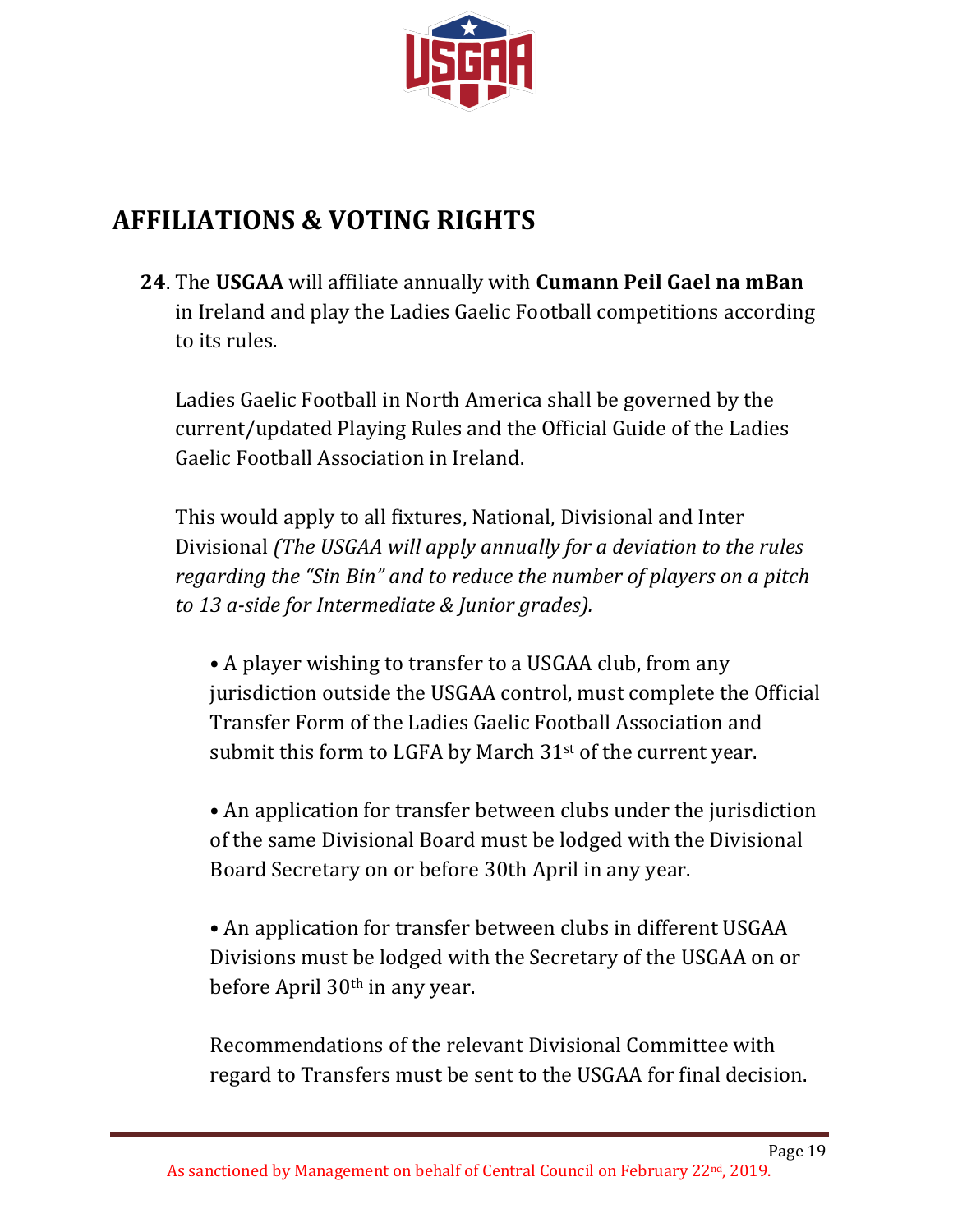

• Application for all transfers between clubs under the jurisdiction of the USGAA must be made on an Official Transfer Form which has been prepared by USGAA and can be obtained from the Co. Secretary or Divisional Secretary.

- The USGAA will send a Representative to Ladies Congress each year.
- All teams playing at Junior and Intermediate grade will consist of 13 players.
- **25.** The USGAA will affiliate annually with the Camogie Association in Ireland and adopt its playing rules for all Camogie competitions.
	- **(a)** Camogie in the USGAA will be governed by the current Official Guide of the Camogie Association in Ireland, which includes playing rules.
	- **(b)** All teams regardless of grade will consist of 13 players
	- **(c)** A player wishing to transfer to a USGAA club, from any jurisdiction outside the USGAA control, must fully complete Section A of the Camogie Association Transfer Form CC4 and submit to the Camogie Association by March 31st of the current year.
	- **(d)** An application for transfer between clubs under the jurisdiction of the same Divisional Board must be lodged with the Divisional Board Secretary on or before 30th April in any year.
	- **(e)** An application for transfer between clubs in different USGAA Divisions must be lodged with the Secretary of the USGAA on or before April 30th in any year.

Recommendations of the relevant Divisional Committee with regard to Transfers must be sent to the USGAA for final decision.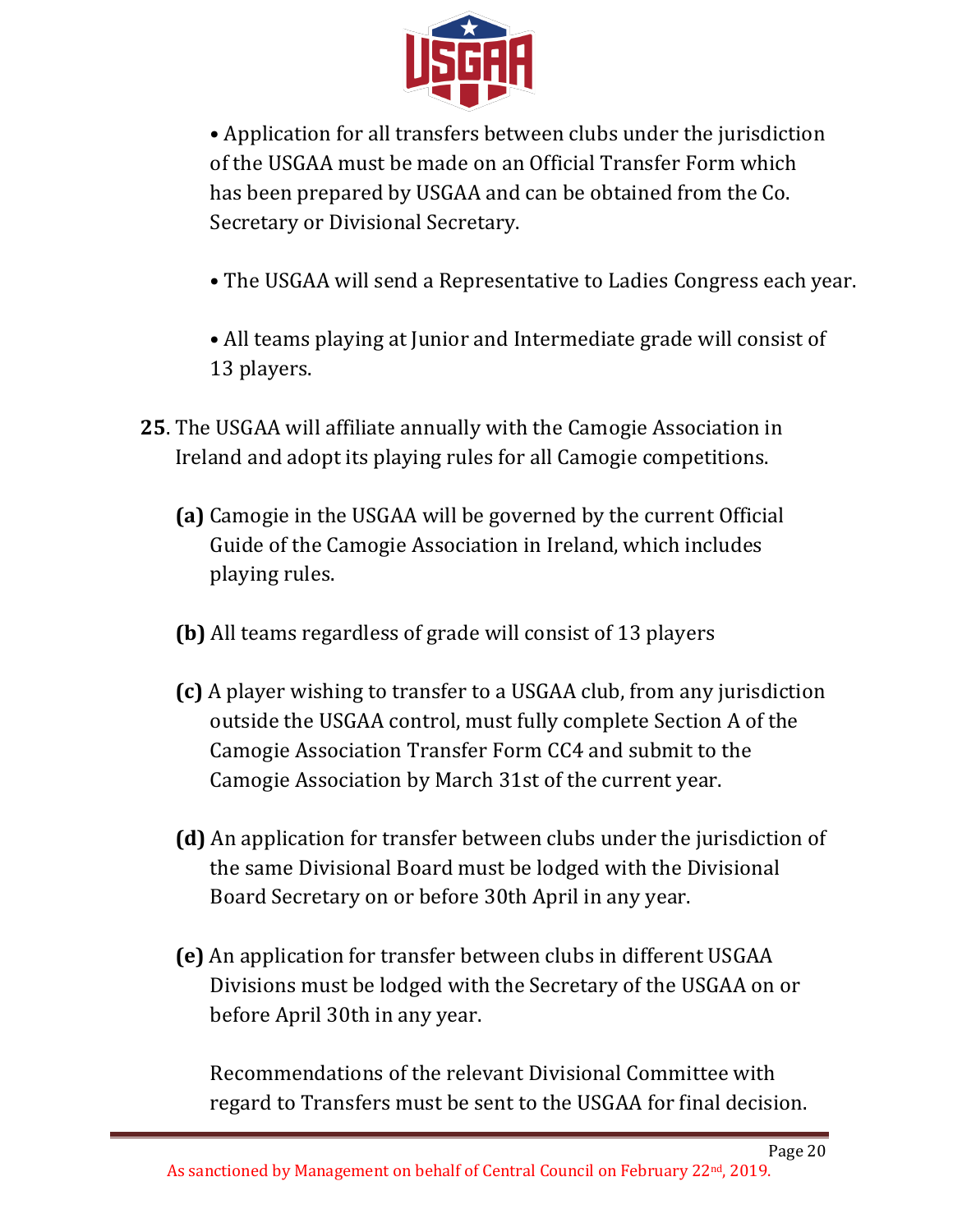

- **(f)** Application for all transfers between clubs under the jurisdiction of the USGAA must be made on an Official Transfer Form which has been prepared by USGAA and can be obtained from the Co. Secretary or Divisional Secretary
- **(g)** The USGAA will send a Representative to Camogie Congress each year
- **26**. A club, which is entitled to 2 votes at USGAA Convention, may cast its two votes through one club delegate when it does not have its full quota of delegates at Co Convention.

This concession applies only at USGAA Convention.

Developmental clubs with less than 13 Registered Players do not have Voting Rights at USGAA Convention or EGMs.

- **27**. A club's application for affiliation to the USGAA will not be accepted if there are any outstanding debts owed to the USGAA or to the Divisional Board.
- **28**. Officers of the Divisional Boards shall remove themselves from any disciplinary hearing involving their own club. USGAA officers shall remove themselves from any disciplinary hearing involving a club from their own Division.
- **29**. A new Bye-Law may be enacted, at a USGAA Convention, by a simple majority of those present, entitled to vote and voting. To be successful, at a USGAA Convention, a motion to delete or amend an existing Bye-Law requires a three-fifths majority of those present, entitled to vote and voting.

The Pre-playoff meeting cannot accept or propose bye-laws or regulations.